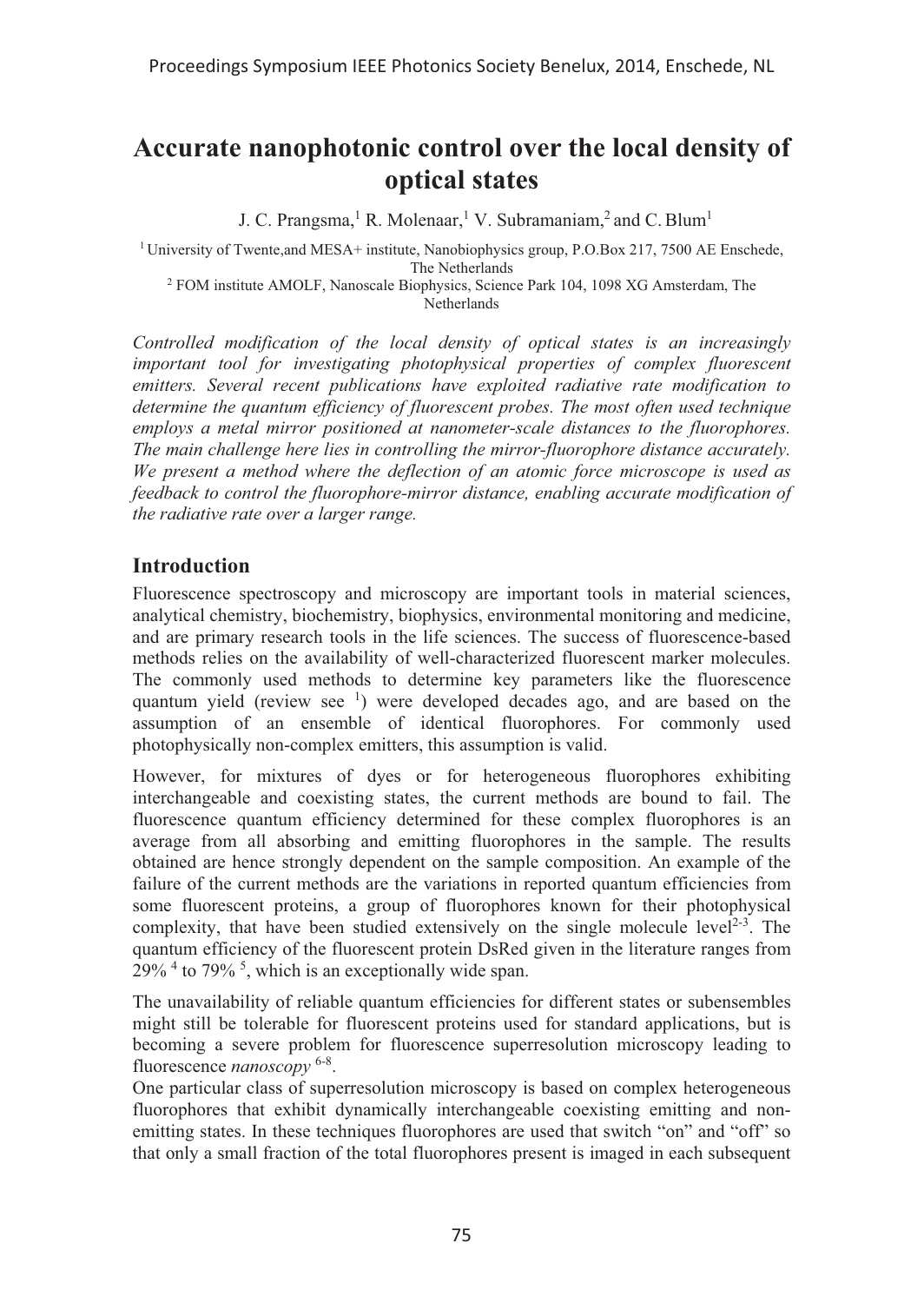frame. The fact that each image has a dilute fraction of fluorophores allows accurate localization of the fluorophores and by the subsequent imaging of many frames with different fluorophores a complete image of the biological structure can be obtained. One important factor in obtaining the highest possible spatial resolution with these techniques is that the spatial resolution roughly scales with the square root of the number of photons collected from a molecule. Clearly, for these applications the parameter of interest is the quantum efficiency of the bright, emitting state, without any bias from dark, absorbing but not emitting states.

#### **Determining the quantum efficiency of the bright fraction**

A method that can determine the quantum efficiency (QE) of the bright fraction alone does exist. It relies on the expression<br>  $OE = \frac{\gamma_{rad}}{\gamma_{rad}} = \frac{\gamma_{rad}}{\gamma_{rad}}$ 

 $\gamma_{tot}$   $\gamma_{rad}$  +  $\gamma_{nonrad}$ 

where the quantum efficiency is expressed as the ratio of radiative and total decay rates. The essence lies in the fact that any measurement of the total decay rate  $\gamma_{\text{tot}}$  will only measure molecules that are "on". To use this relationship to obtain the QE of the bright fraction one more step has to be made. It is well known that by modifying the optical environment of the emitter the radiative decay rate is modified according to the local density of optical states (LDOS). Thus by tuning accurately the LDOS the radiative rate  $\gamma_{rad}$  is changed while the non-radiative rate  $\gamma_{nonrad}$  is intrinsically constant. Upon inspection of the equivalence above it thus becomes clear that it is possible to retrieve the QE by careful modification of the photonic environment.

The most common way to accurately modify the LDOS is by positioning the fluorophores at a well-defined distance from a flat mirror as first demonstrated by Drexhage<sup>9</sup>. The LDOS depends on the exact distance between the emitter and the mirror, the emission wavelength and on the orientation of the transition dipole moment with respect to the mirror. The distance-dependent modification of the local density of states results in a characteristic oscillation in the fluorescence decay rate that can be accurately modeled 10-13. It is essential to control the LDOS precisely by controlling the distance between the fluorophores and the mirror between a few nanometers to some hundreds of nanometers with a precision of better than 10 nm. Lately this method has been used to study a number of different complex emitters.<sup>14-18</sup> Yet, the precise control of the distance between the emitters and the mirror remains a challenge.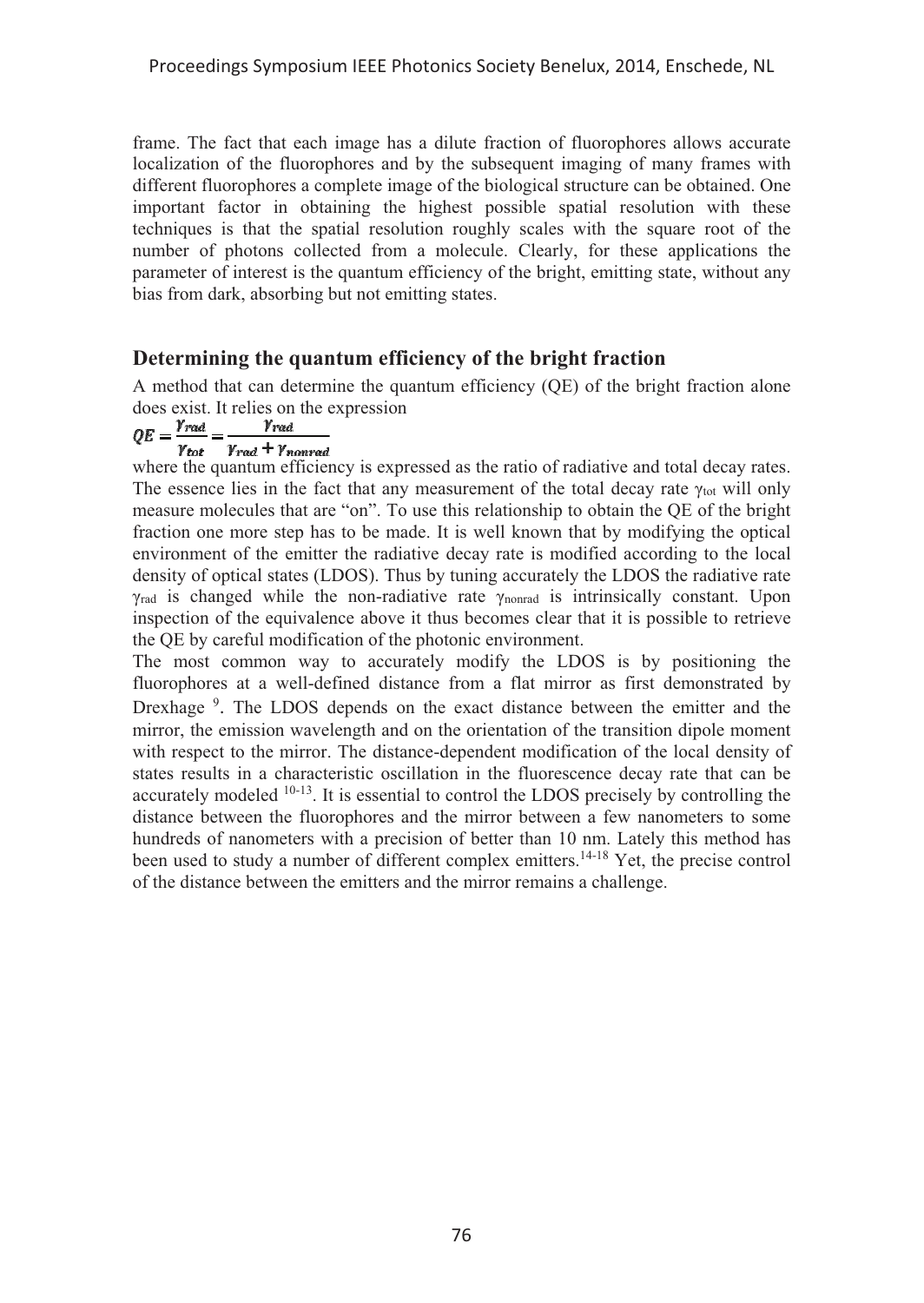### **Accurate mirror positioning with an AFM**

To achieve accurate positioning of the mirror-fluorophore distance we adapted an atomic force microscope (AFM) to be able to perform real time feedback on the position. To do this the mirror is glued to the cantilever chip and the deflection of the in-contact cantilever is used to make a closed loop feedback, see figure 1. The essential advantage that this technique has over many alternatives is that the mechanical construction between the mirror - in this case a 100 μm large polystyrene sphere coated with 100 nm thick layer of gold – is only a few 100 micrometers long. This drastically reduces temperature related drifts. Also it is advantageous that the same point of the mirror is used for all measurements; in this way the same set of fluorophores is tested on the same reflective coating and effects due to spatial inhomogeneity are ignored.



Figure 1a) SEM image of AFM cantilever with ball mirror glued to it. b) feedback controlled steps in height of 3 nm.

# **Results**

Using our feedback system we are able to control in real-time the mirror-fluorophore distances as shown in Figure 1b. The pre-programmed set-points are reached within 100 ms and the remaining surface noise is about 3 nm peak-to-peak. Several conditions have to be met to achieve this high accuracy. First of all the setup must be appropriately isolated from sources of vibrations. Secondly for optimized performance the choice of the cantilever is of great importance. Also the feedback parameters of the PID loop are of significant importance; the most optimal settings for these parameters can vary from tip to tip and depend on the substrate on which the fluorophores are deposited.

# **Conclusions**

We demonstrate excellent accuracy of positioning in this nanophotonic application. Since the AFM is fully integrated into a confocal microscope, we believe our device is easily converted into a quantum efficiency microscope, allowing for the detailed examinations of samples with spatial inhomogeneous quenching.